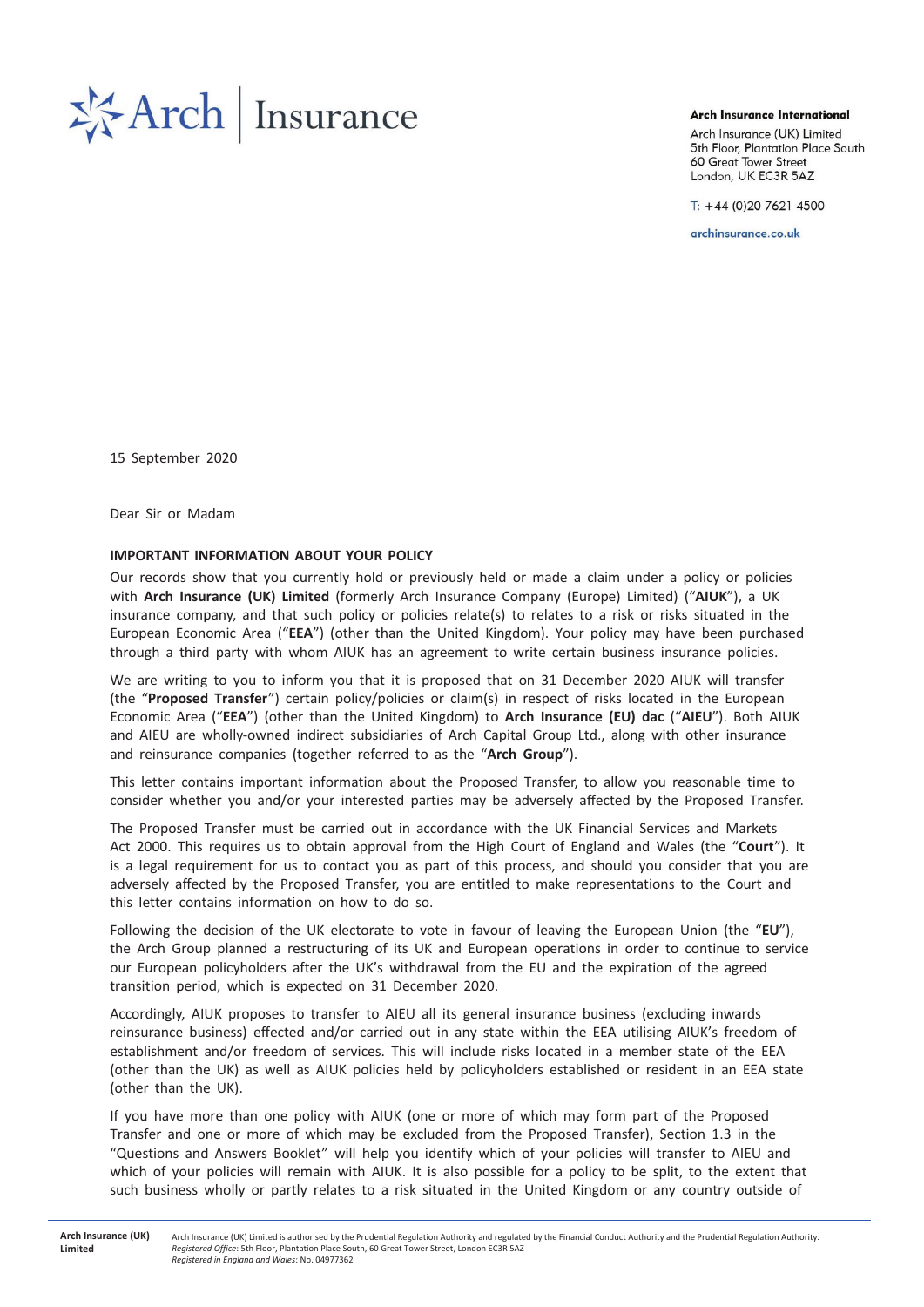the EEA. If you are unsure which of your policies will transfer to AIEU and which of your policies will remain with AIUK, please contact us using the details provided below. If you already have an AIEU policy, you may receive more than one notice about the Proposed Transfer since each company is required to provide policyholders information. If your policy or policies transfer(s) to AIEU under the Proposed Transfer any renewals of such policy or policies which fall on or after 31 December 2020 will also be renewed with AIEU on the relevant renewal date.

If you have been sent this letter because you are making or have made a claim under a policy with AIUK, then nothing in this letter should be deemed to be an acknowledgment or acceptance of the validity of your claim or of any liability of AIUK (or, following the Proposed Transfer, AIEU) in relation to that claim (and, in particular, any reservation of rights which if issued shall remain fully reserved) or the validity of your policy (including where such policy has been voided).

Any claim you may have with AIUK will continue against AIEU once the Proposed Transfer takes effect.

The Proposed Transfer will have no effect on:

- the terms and conditions of your cover:
- the amount of your premium;
- the duration of your policy or policies;
- the way your policy is administered; or
- your ability to pursue or make any claim under your policy or policies, or the way any claims you have made or may make under your policy or policies are handled.

## How are your interests being protected?

The legal approval process for the Proposed Transfer to AIEU is designed to help safeguard your interests.

- The Court must approve the Proposed Transfer for it to go ahead. The Court will consider whether the Proposed Transfer will adversely affect you as a policyholder and whether it is appropriate to approve the Proposed Transfer.
- The Court hearing is due to take place on 18 December 2020 at the High Court of Justice, 7 Rolls Building, Fetter Lane, London, EC4A 1NL, United Kingdom.
- You have the right to attend the Court hearing that will consider the Proposed Transfer and to present any objections or concerns that you may have directly, or appoint legal counsel to attend on your behalf. If you want to telephone or write to us rather than appear in person, we will present in writing any objections received from you to the Court on 11 December 2020. If you decide to write to us you are kindly requested to do so as soon as possible and preferably no later than 1 December 2020.
- Any change to the date of the Court hearing will be announced on our website: www.archcapgroup.com/Insurance/Arch-Part-VII .
- Subject to Court approval, it is expected that the relevant policies will automatically transfer to AIEU on 31 December 2020.
- Any change to the date of the Proposed Transfer will be announced on our website www.archcapgroup.com/Insurance/Arch-Part-VII.
- An Independent Expert has been appointed to write a report for the Court. He has assessed the impact of the Proposed Transfer and has concluded that it will not materially adversely affect any group of policyholders.
- AIUK has consulted closely with its regulators, the Financial Conduct Authority and the Prudential Regulation Authority. The UK regulators are entitled to make their own representations to the Court and we expect them to do so.
- AIEU, as a company incorporated in Ireland, is subject to the General Data Protection Regulation 2016 ("GDPR") and your personal data will continue to be processed in a manner compliant with GDPR. Details about how your personal data is collected and processed can be found in the Arch Privacy and Data Protection Policy here: www.archcapgroup.com/Privacyand-Data-Protection-Policy. We recommend that you read this policy.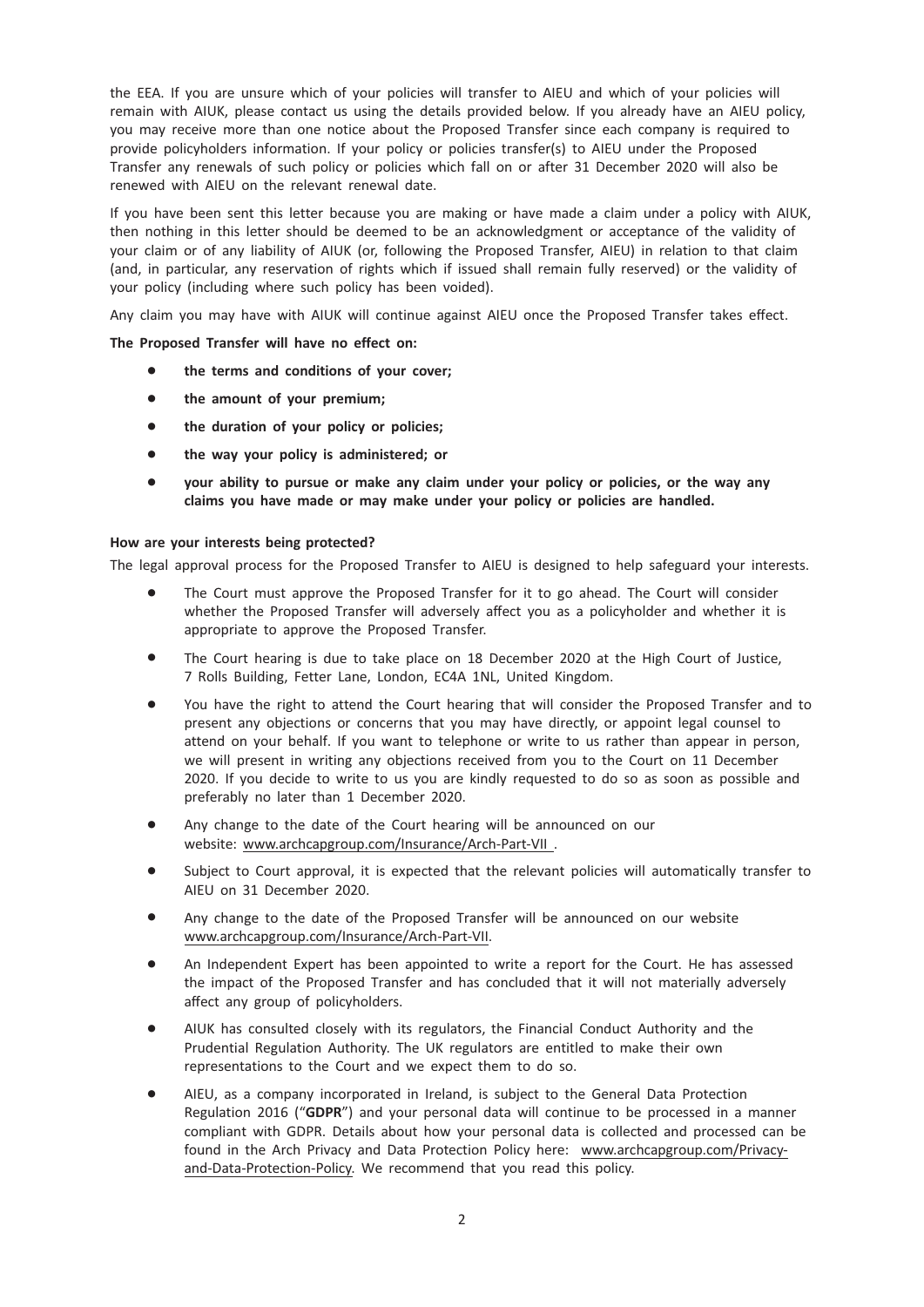## What should you do?

Please carefully read the information we have included with this letter.

We have enclosed a booklet containing:

- \* "Questions and Answers" about the Proposed Transfer;
- a summary of the legal document that sets out the terms of the Proposed Transfer (the "Scheme Document");
- a summary of the Independent Expert's report; and
- a copy of a legal notice setting out details of the Court hearing for the Proposed Transfer,

(the "Communication Pack").

## How to make your views known

If you are comfortable with the Proposed Transfer and the information contained in and included with this letter, you do not need to take any further action. However, should you need any further information or if you have any questions or concerns about the Proposed Transfer or consider that you may be adversely affected then please contact us as soon as possible and preferably no later than 1 December 2020. You can:

call the following dedicated helpline, free of charge when calling from the UK, on:

+ 44 (0)808 196 3200

The helpline will not be available outside the hours of 09:00 to 17:00 London time weekdays or on bank holidays and public holidays in the United Kingdom. Callers during those times (or at times when nobody is able to answer the call) will be able to leave a message and request that their call is returned); or

• write to us at:

Arch Insurance (UK) Limited 5<sup>th</sup> Floor, Plantation Place South London EC3R 5AZ United Kingdom

\* e-mail us at: Archpart7@archinsurance.co.uk

Please note that the dedicated helpline is for enquires about the Proposed Transfer only. If you have any general questions about your policy, please call your usual broking contact or the person from whom you purchased your policy.

For your convenience, this information is also available on the Arch Group website www.archcapgroup.com/Insurance/Arch-Part-VII , together with full copies of the documents that comprise the Communication Pack, the Scheme Document and the Independent Expert's report. All updates and details about the progress of the Proposed Transfer, including any supplemental Independent Expert's report that may be prepared prior to the Court hearing, will also be posted on this website and will be available from the same address.

If you are aware of anyone else who has an interest in and/or is entitled to claim under your policy, please inform them of the Proposed Transfer and pass on the information contained in this letter and booklet. We will reimburse you any costs incurred with this process with details of your expenses.